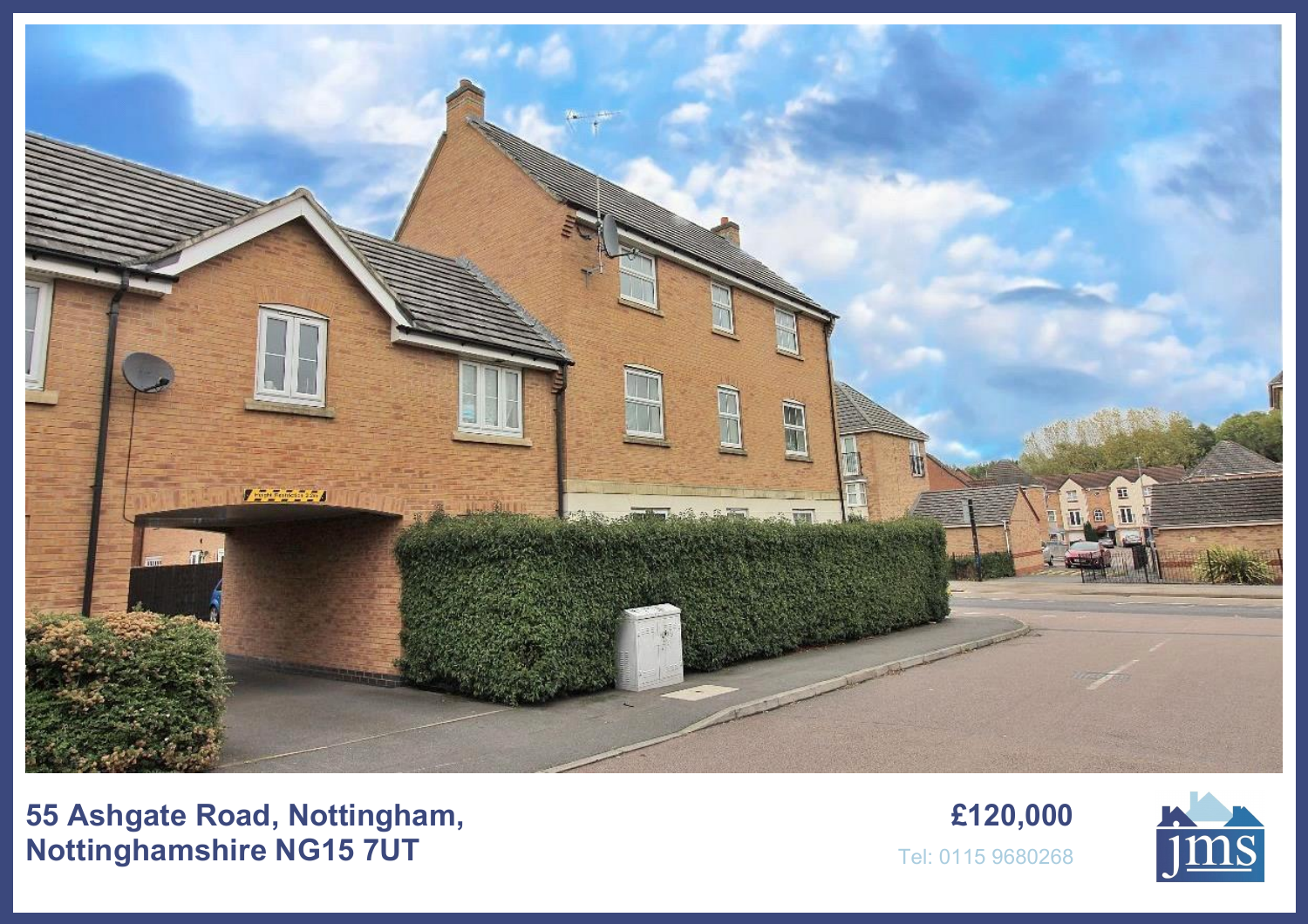• Excellent access to amenities

• No Onward Chain

- Juliette balcony
- Walking distance of tram stop
- Allocated parking
- Ensuite Bathroom

WHAT AN APARTMENT! JMS are pleased to bring to the market this spacious and modern apartment, situated within a 1-minute walk of the tram stop.

The apartment comes with an allocated parking space, secured entry to the building and an en-suite to the main bedroom.

Situated on the second floor within a small block, you enter the apartment into the entrance hallway, which leads to all rooms.

Directly in front is the second double bedroom, with the master bedroom situated to the right. Both bedrooms are of a good size, with the master also providing an en-suite bathroom with shower, toiler and sink.

The living space is of a great layout, with the lounge area to the right and kitchen/dining space to the left. The kitchen provides an integrated oven and hob, free standing extractor, and space for a washing machine, dishwasher and full height fridge/freezer.

What's more, there is also ample space for a table, making this area a sociable and relaxed space for a young couple or small family. Double doors leading out to a juliette balcony also provide this space with that much sought after outdoor feel that flats need.

The bathroom offers a bath, along with toilet and sink, and is also situated off the entrance hallway.

There is further storage accessible via a door in the hallway, ideal for those everyday items such as hoovers etc.

Viewing strongly advised. Call JMS today to book an appointment before it is too late!

# **TENURE**

The property is being sold with vacant possession as a leasehold.

### VIEWING INFORMATION

Viewing of the property is strictly by appointment only. To book a viewing please call Tim Crowch on our office number 01159680268

# MORTGAGE ADVISE

 JMS are able to provide you with the details of a trusted independent mortgage advisor. If you are interested in speaking with our recommended mortgage advisor, please let the sales team know. Your home will be at risk if you do not keep up to date with payments of your mortgage or secured loans on the property. We are unable to give you any advice when it comes to mortgage products, nor should you take anything discussed verbally or in writing from anyone employed by JMS as advise on any financial products.

# FIXTURES AND FITTINGS

 Matters surrounding and fixtures and fittings detailed in this brochure or otherwise should be discussed as a separate matter. JMS take no responsibility for the condition, status or working order of any fixtures and fitting mentioned in this brochure or otherwise

# **ENTRANCE HALL**

 The entrance to the property itself is accessed via solid wooden front door from the well presented communal stairway. When in the apartment itself you will have doors into all rooms, handy storage cupboard and separate cupboard housing the hot water tank.

# **OPEN PLAN LIVING KITCHEN**

 w: 4.44m x l: 5.62m (w: 14' 7" x l: 18' 5") An open plan living kitchen with two clearly defined areas suitable for both the kitchen and living space. There is an open living area with two ceiling light points, laminate flooring, two wall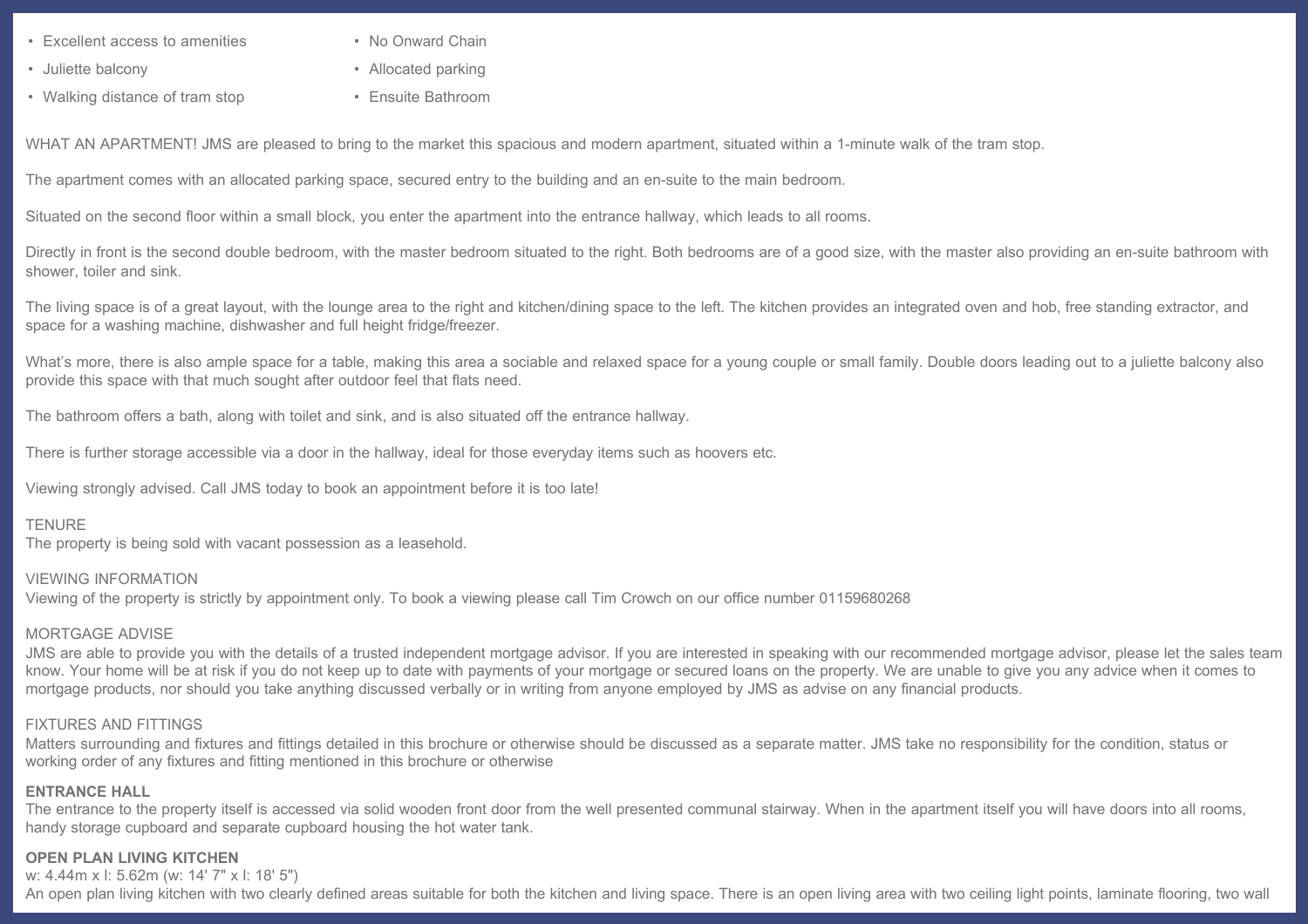mounted electric heaters, double glazed window and double glazed French doors opening onto a Juliette balcony.

The kitchen area is positioned perfectly utilising the wall space magnificently well providing an array of storage in its contemporary wall cupboards, base units and drawers with working surfaces over. Inset sink with drainer and chrome mixer tap. Integrated oven, four ring hob with stainless steel extractor hood over. Space for a free standing fridge/freezer, plumbing for both a washing machine and a tumble dryer. There is also under unit spotlights and ceiling lighting.

## **MASTER BEDROOM**

w: 3.05m x l: 3.62m (w: 10' x l: 11' 11")

A Master bedroom with fitted wardrobe with inset hanging rails and shelving. There is a wall mounted electric heater, ceiling light point and a double glazed window to the front elevation.

## **EN-SUITE SHOWER ROOM**

w: 2.19m x l: 1.92m (w: 7' 2" x l: 6' 4")

 Having a three piece suite comprising a double shower enclosure with wall mounted shower, wash hand basin with chrome mixer tap and a Low flush WC. There is also a heated towel rail, majority tiled walls, ceiling lighting, extractor fan and an obscure double glazed window to the rear elevation.

# **BEDROOM TWO**

w: 3.12m x l: 2.58m (w: 10' 3" x l: 8' 6")

A second well proportioned bedroom with a wall mounted electric radiator, ceiling light point and a double glazed window to the front elevation.

## **BATHROOM**

#### w: 2.14m x l: 1.96m (w: 7' x l: 6' 5")

 Having a three piece suite comprising a panelled bath, wash hand basin with chrome mixer tap and a Low flush WC. There is also a heated towel rail, ceiling light point and an extractor fan.

### **VIEWING INFORMATION**

Viewing of the property is strictly by appointment only. To book a viewing please call our Associate Director, Ben Pycroft on our office number 0115 968 0268.

# **TENURE**

The property is being sold as a Leasehold property. With vacant possession on completion.

### **MORTGAGE ADVICE**

 JMS are able to provide you with the details of a trusted independent mortgage advisor. If you are interested in speaking with our recommended mortgage advisor, please let the sales team know. Your home will be at risk if you do not keep up to date with payments of your mortgage or secured loans on the property. We are unable to give you any advice when it comes to mortgage products, nor should you take anything discussed verbally or in writing from anyone employed by JMS as advise on any financial products.

# **FIXTURES & FITTINGS**

 No fixtures or fittings in mentioned in these details are confirmed to be sold within the purchase price listed and/or agreed. Matters surrounding and fixtures and fittings detailed in this brochure or otherwise should be discussed as a separate matter. JMS take no responsibility for the condition, status or working order of any fixtures and fitting mentioned in this brochure or otherwise.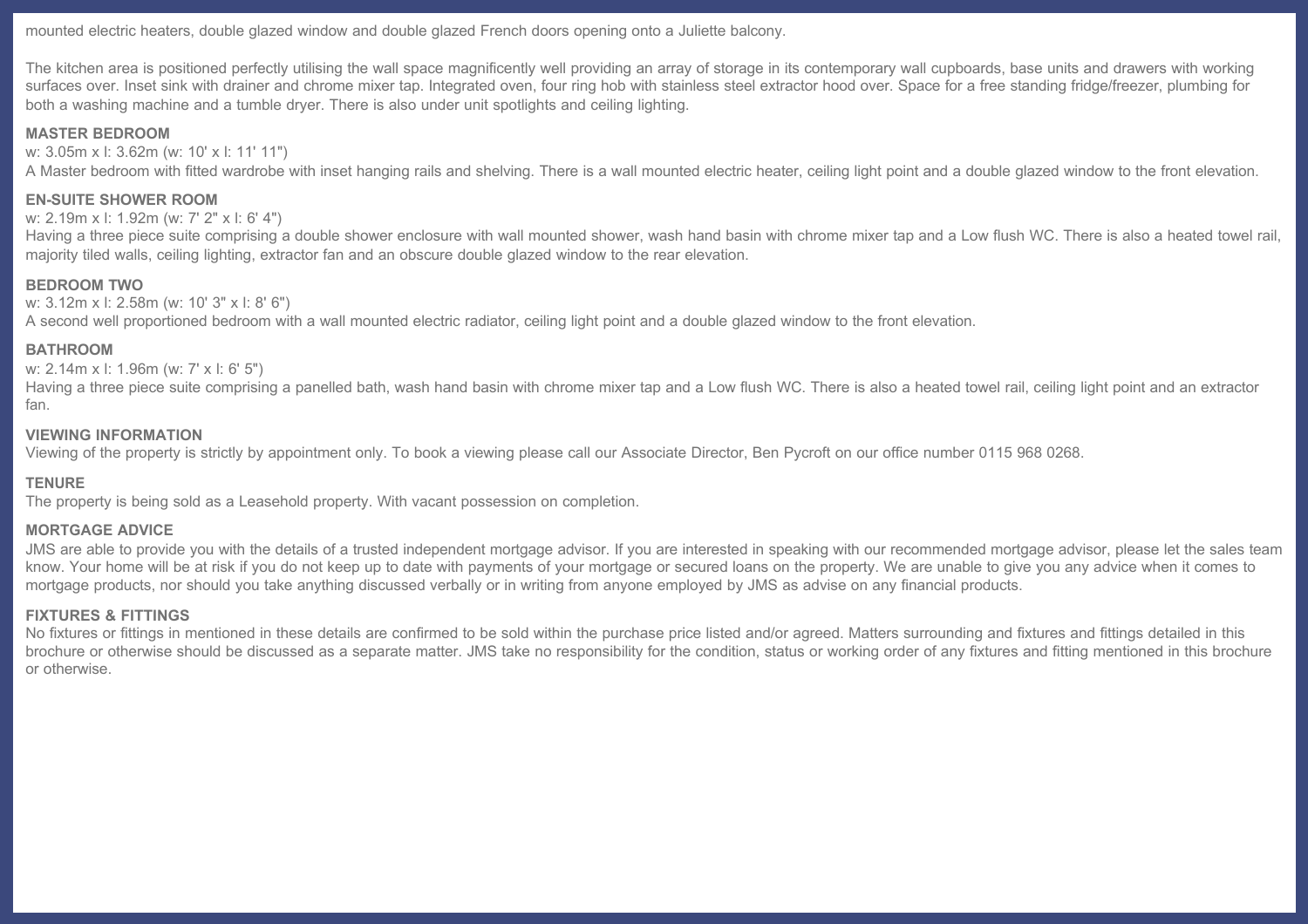





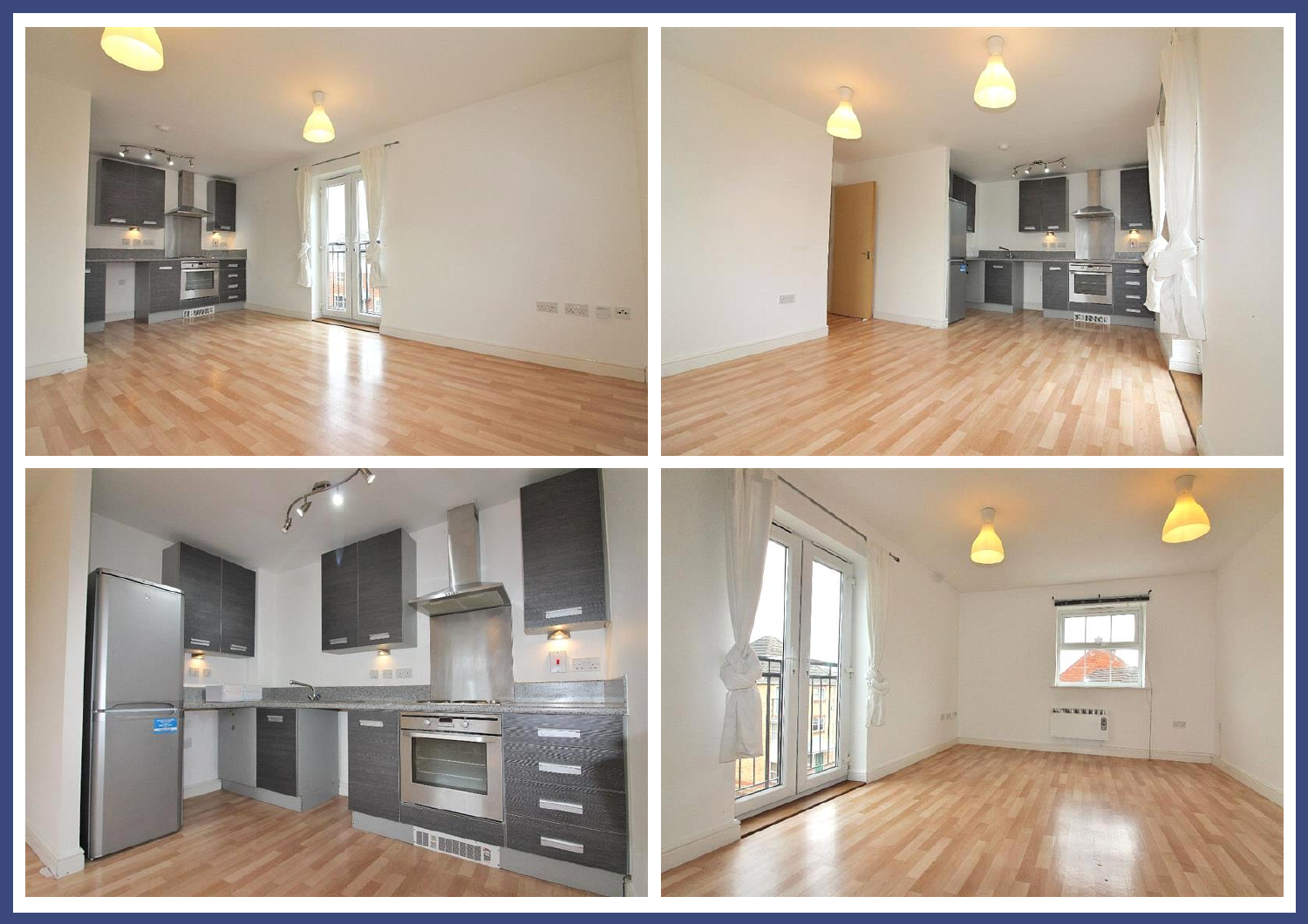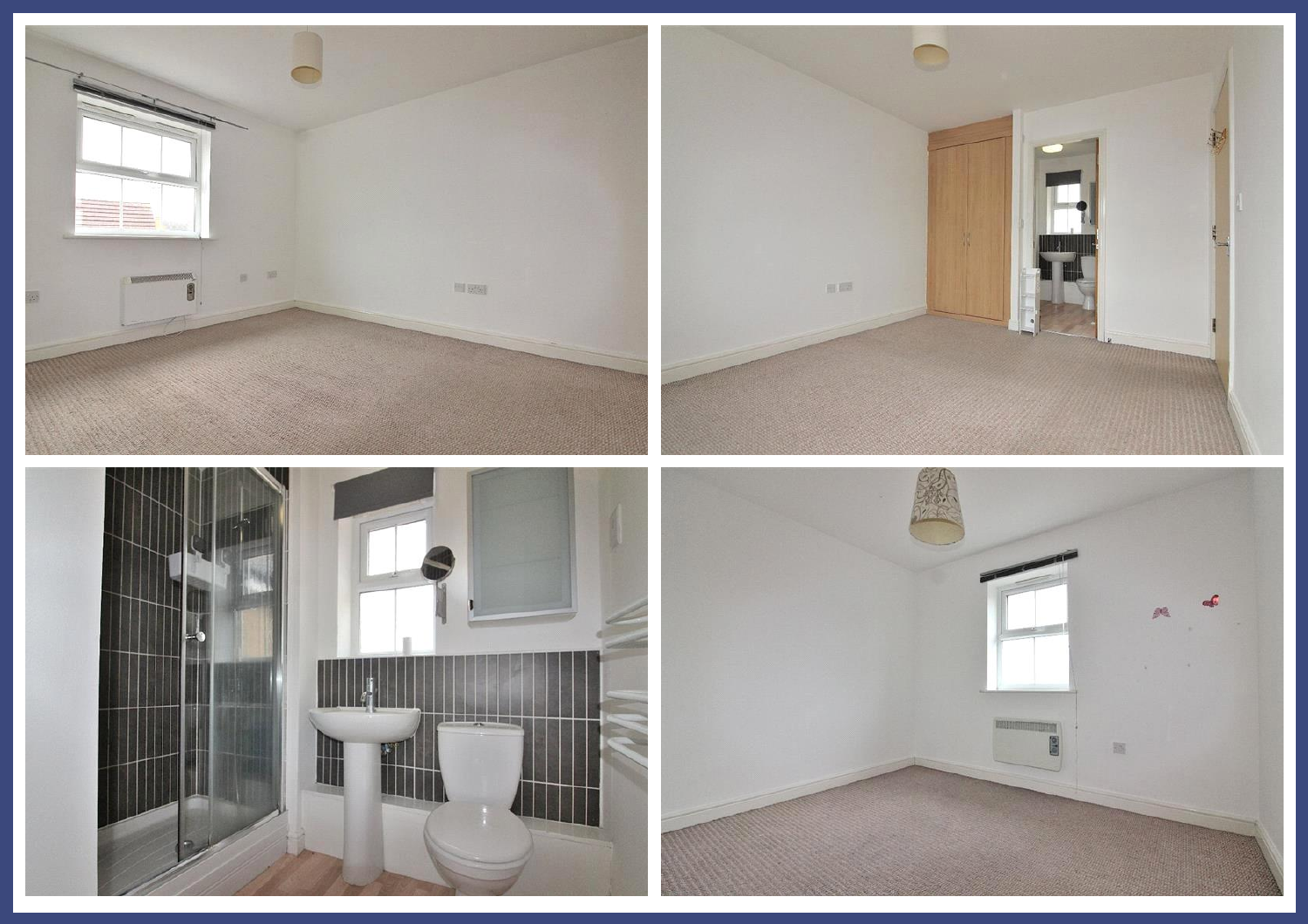